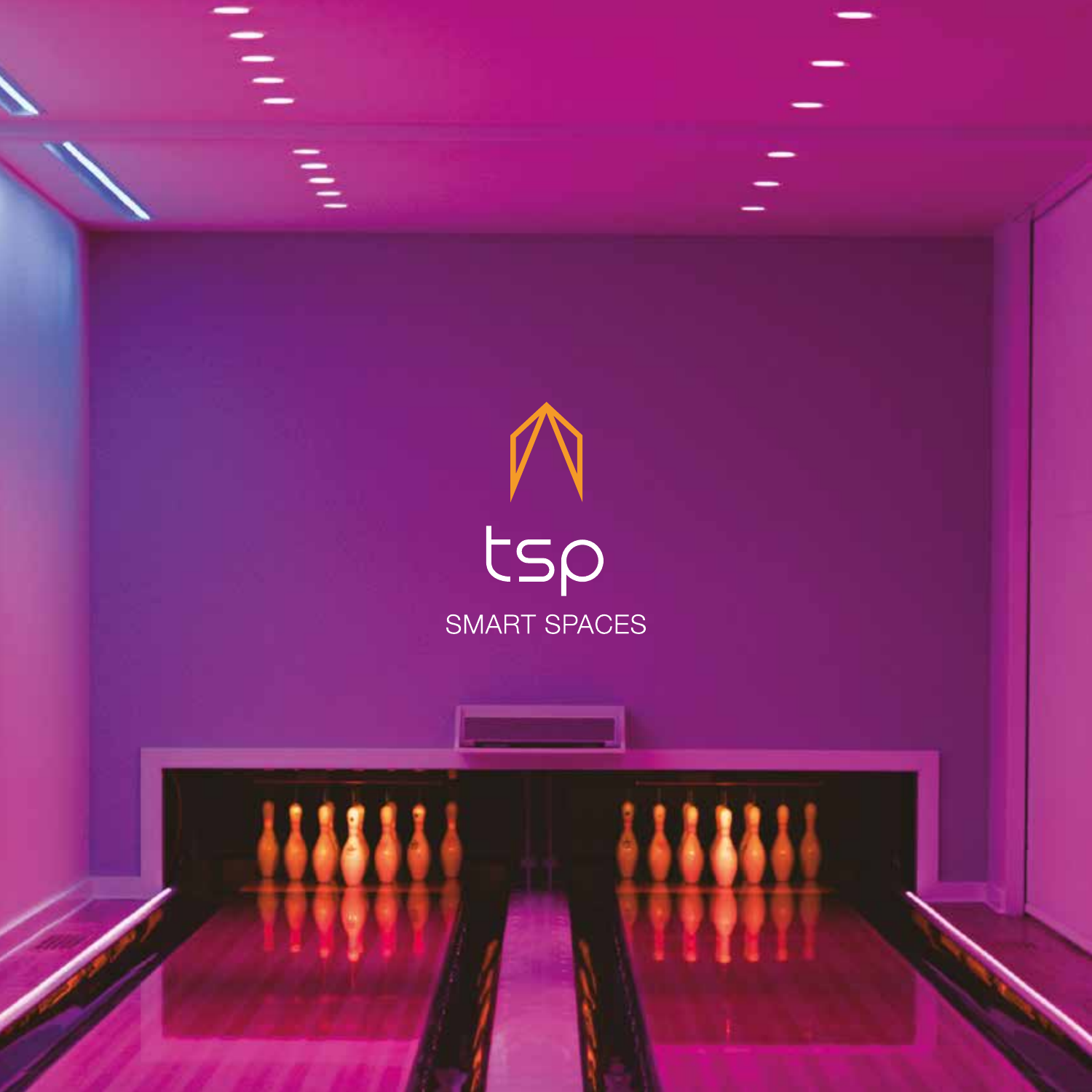Overlooking a charming New England lake sits a beautiful vacation home with a new addition that features a bowling alley, indoor pool, and a paddle tennis court. From the beginning of the project, we realized that this was going to be a rare opportunity to create a space where we could curate elements which would be front and center to the entertainment experience, yet blend beautifully with the vision of the space.



# Galactic Getaway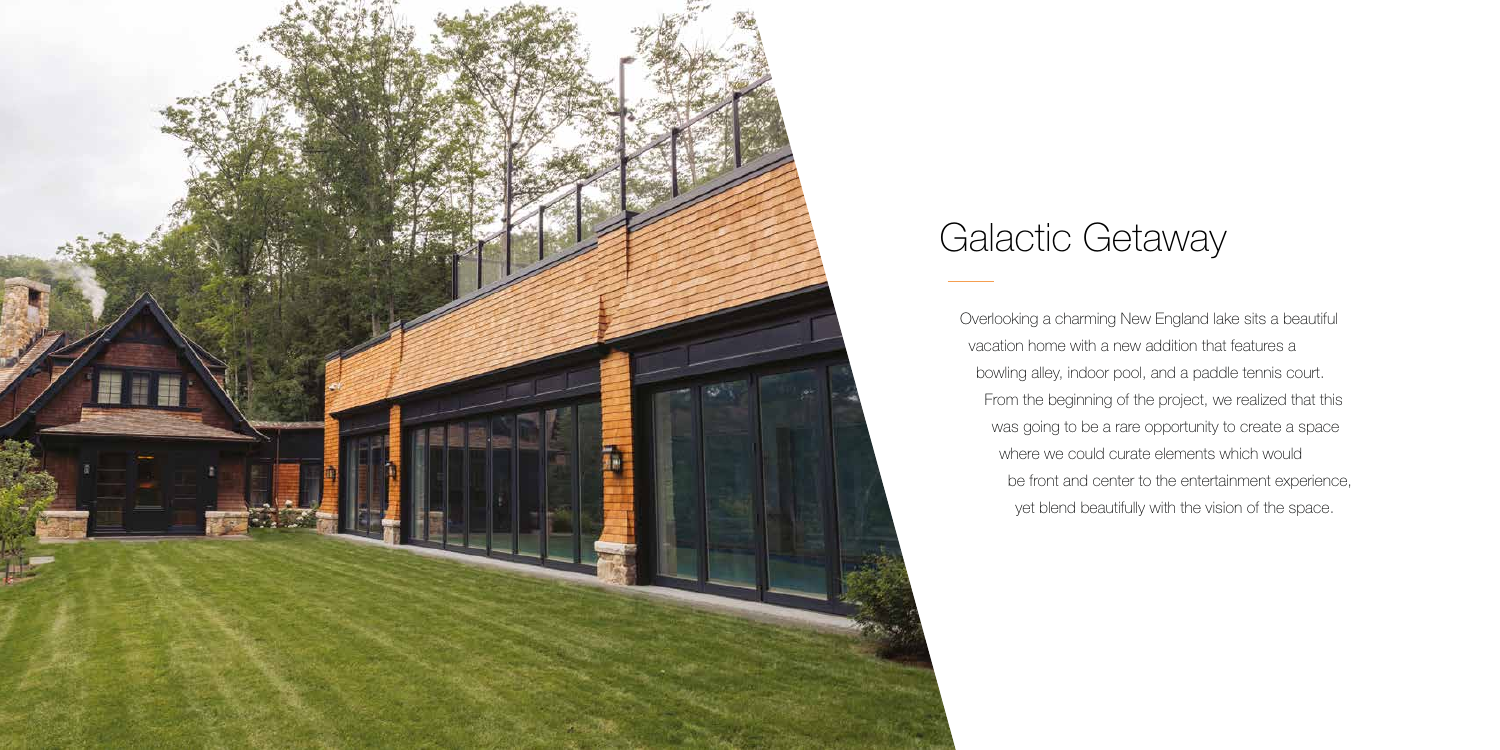### **A futuristic technology experience**

To make this addition work as a hub of family entertainment, we took the vision of the interior designer and conceptualized a space where technology would be both visible and invisible, depending on it's function. The original AV design had visible speakers and traditional TVs for the bowling alley displays. We researched across dozens of vendors to find unique solutions for each space, from a subwoofer installed underneath the paddle court's surface to recessed lighting in the pool area that can emulate ocean waves. Featuring stunning lighting scenes from Ketra, invisible speaker solutions from Amina, and custom shades from Lutron, this entertainment complex creates a visually and functionally seamless technology experience of which most people could previously only dream.

## **Free rein on creativity**

For this project, we needed to create a space that is more than just lights and speakers. The space needed to be easily used by anyone and cater to a multitude of users and situations. The homeowners have prior experience with home automation, and were very open-minded and allowed us to flex our creative powers throughout the entire process. Not only was this a truly perfect client but also a great working collaboration with both the interior designer and our long time partner, custom home builder KVC.

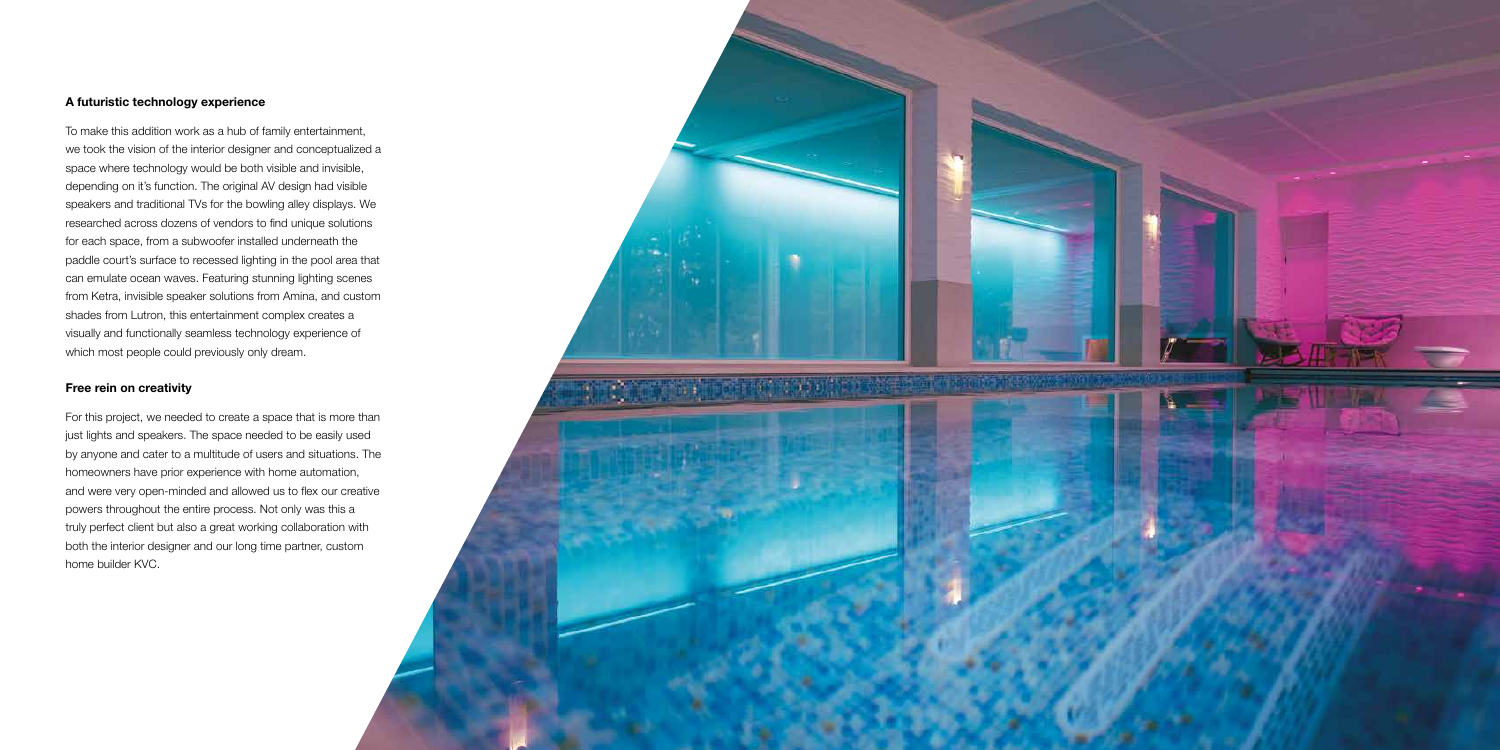Peter Romanelli of Conceptual Lighting specified Ketra Lighting to bring the best lighting possible for the space, and TSP brought their design to life. Ketra is utilized in art galleries and museums across the world. The light's dynamic spectrum offers a diverse range of colors and the broadest spectrum of white color available on the market today, giving homeowners a vast palette through which to customize their home's lighting.







The capabilities of Ketra and its ability to integrate seamlessly with Lutron's lighting control allowed us to create a range of scenes for the complex's bowling alley that emulated the style of midnight bowling seen in popular alleys across the country. Our design engineer, Chase Rowe, took inspiration from his bowling experiences and created dozens of space-themed scenes to pick from, including "Mars," "Saturn," and "Nova."

### **Party scenes and natural lighting abilities**

**Architect:** Shope Reno Wharton **GC:** KVC Builders **Interiors: Manuel de Santaren** 

> When not using the space for party scenes, the lights are set to synchronize with the sun's light, replicating both the strength and warmth of its light throughout the day. Ketra Lighting was used in more than just the bowling alley in this complex. It was also installed into the recessed lighting fixtures of the pool area. Partnered with the wall's wavy plaster, we were able to emulate the deep blue color of the ocean, creating a spectacular aquatic effect that enhances the entire poolside space. This Lutron Homeworks QS system provides control of the homes 70 Ketra bulbs and 90 Lutron lights and was fully integrated into the main home's lighting system.

#### **Project Specs:**

- Amina ALF80 Subwoofers
- Amina MOBIUS in-wall loudspeakers
- Axis network cameras
- LG commercial displays
- LG short-throw projector
- Lutron Homeworks QS system
- Lutron Sivoia QS roller shades with blackout capabilities
- Lutron Palladiom and Pico keypads and remotes
- Revel Extreme Climate landscape speakers
- Savant smart thermostats
- Savant Touch in-wall controls
- Savant AV over IP 4K video distribution
- Savant Pro remote

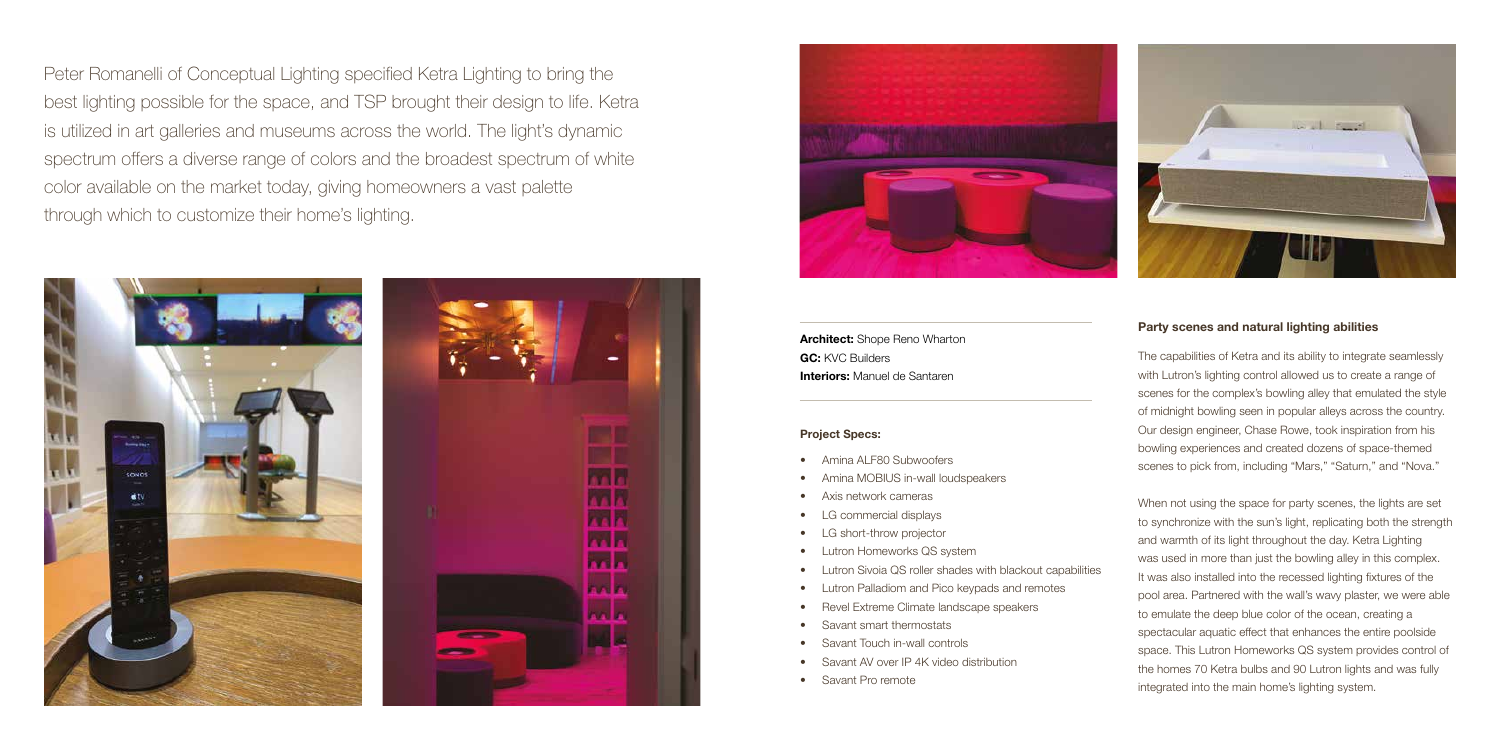### **Sound from every direction**

To provide audio solutions for the bowling alley and the indoor pool, we turned to our trusted partner Amina. Amina's invisible speakers were installed in faux beams in the pool's ceiling, allowing for sound throughout the pool without any visible speakers or grilles. Amina's sound design allows for impeccable quality in acoustically live spaces like pools. The bowling alley features an in-wall subwoofer and 4 invisible speakers as well, all connected to a Sonos system where the owner can stream from Apple Music, Pandora, Spotify, and Tidal.

For the outdoor tennis court, we turned to Revel Speakers and their Extreme Climate line of products. Designed to function even in the extreme cold and snow of New Hampshire, we installed four satellite speakers throughout the area. To provide an even more immersive audio experience, we brought in a direct burial subwoofer that was installed directly into the core of the court itself. In the pool area, Lubell Labs underwater speakers were installed to provide sound even while swimming and Sonos allows music to be streamed to all areas at once.

The result is an entertainment complex that can be used for just about any situation. Whether you are alone trying to get in a few laps in the pool or throwing a lively bowling party, this entertainment complex provides the versatility to transition its lighting and AV at the touch of a button. This home automation project proves that a smart home is more than just combining technology solutions. A smart home is about the unique experiences that it creates for its users.

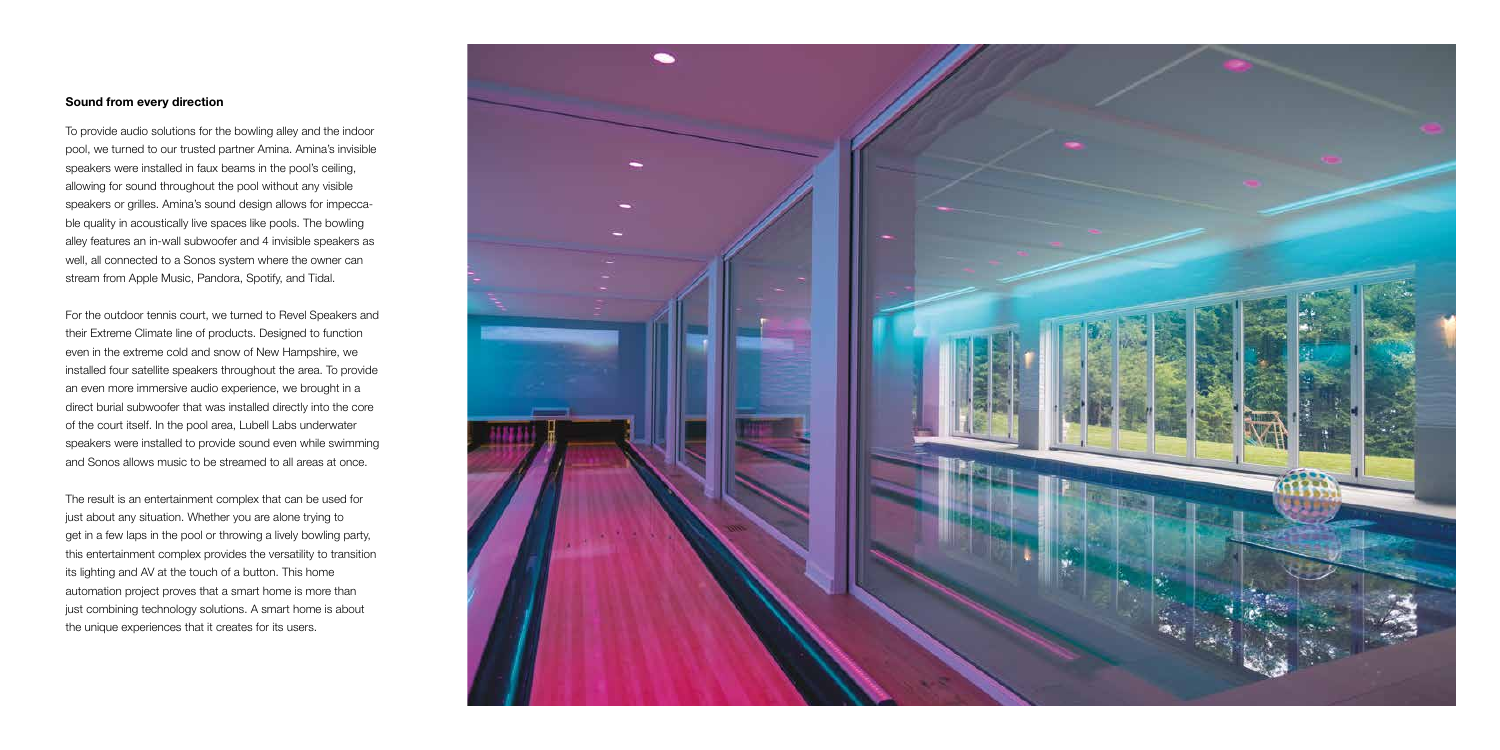





Watch the bowling alley in action by scanning this QR Code.